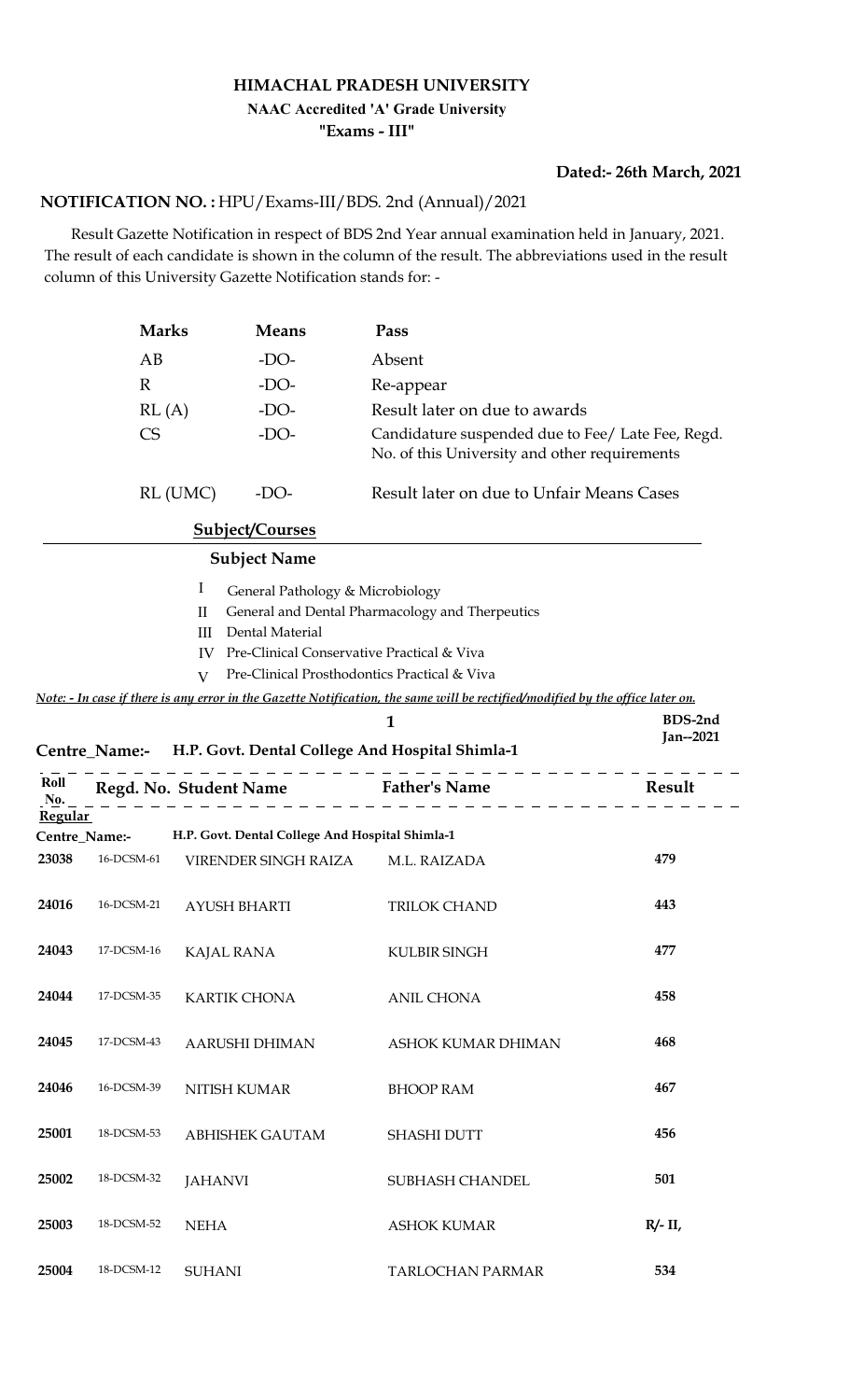**Centre\_Name:- H.P. Govt. Dental College And Hospital Shimla-1**

| Roll<br>No.    |            | Regd. No. Student Name Father's Name |                       | Result   |
|----------------|------------|--------------------------------------|-----------------------|----------|
| <b>Regular</b> |            |                                      |                       |          |
| 25005          | 18-DCSM-25 | TANUJA THAKUR                        | HARISH THAKUR         | 508      |
| 25006          | 18-DCSM-50 | <b>TANZIN PALMO</b>                  | <b>SONAM ANGRUP</b>   | 468      |
| 25007          | 18-DCSM-21 | <b>UMANG SONI</b>                    | <b>RAKESH SONI</b>    | 523      |
| 25008          | 18-DCSM-42 | <b>AKSHAY KUMAR</b>                  | <b>SHER SINGH</b>     | 495      |
| 25009          | 18-DCSM-57 | <b>AKSHITA DHAR</b>                  | <b>SATISH DHAR</b>    | 464      |
| 25010          | 18-DCSM-43 | <b>JYOTI KUMARI</b>                  | <b>KHEM SINGH</b>     | 471      |
| 25011          | 18-DCSM-45 | <b>NANCY</b>                         | SHANKAR DASS          | 505      |
| 25013          | 18-DCSM-31 | <b>SAKSHI</b>                        | <b>LALIT MOHAN</b>    | 489      |
| 25014          | 18-DCSM-54 | VERNIKA SHARMA                       | <b>AVTAR</b>          | 475      |
| 25015          | 18-DCSM-61 | VIKAS DHATWALIA                      | <b>JOGINDER SINGH</b> | 493      |
| 25016          | 18-DCSM-14 | VIPASHA DUTTA                        | <b>VIVEK DUTTA</b>    | 495      |
| 25017          | 17-DCSM-27 | AAKRITI THAKUR                       | <b>BAHADUR SINGH</b>  | 498      |
| 25018          | 17-DCSM-23 | <b>ADITI</b>                         | VIRENDER KUMAR SHARMA | 467      |
| 25019          | 17-DCSM-36 | <b>JYOTI THAKUR</b>                  | <b>RAM PAL</b>        | 472      |
| 25020          | 17-DCSM-30 | KOMPAL PATHANIA                      | SUNIT PATHANIA        | 529      |
| 25021          | 17-DCSM-33 | <b>NEERU</b>                         | PRITHIVI RAJ          | 495      |
| 25022          | 17-DCSM-54 | SHIVIKA SHARMA                       | <b>SANTOSH KUMAR</b>  | 487      |
| 25023          | 18-DCSM-22 | <b>AAKARSHAN</b>                     | <b>RAKASH KUMAR</b>   | $R/- II$ |
| 25024          | 18-DCSM-19 | ABHIMANYU SINGH                      | KANWAR SINGH          | 486      |
| 25025          | 18-DCSM-29 | <b>HEENA TANSTA</b>                  | <b>MURAT TANSTA</b>   | 485      |
| 25027          | 18-DCSM-34 | NITESH RANA                          | <b>ANIL KUMAR</b>     | 489      |
| 25028          | 18-DCSM-33 | NITIN RANA                           | <b>ANIL KUMAR</b>     | 499      |
| 25029          | 18-DCSM-30 | POOJA MAHAJAN                        | RAJENDER KUMAR        | 502      |
| 25030          | 18-DCSM-36 | PRIYANKA SIDHOLI                     | SHYAM SINGH           | 481      |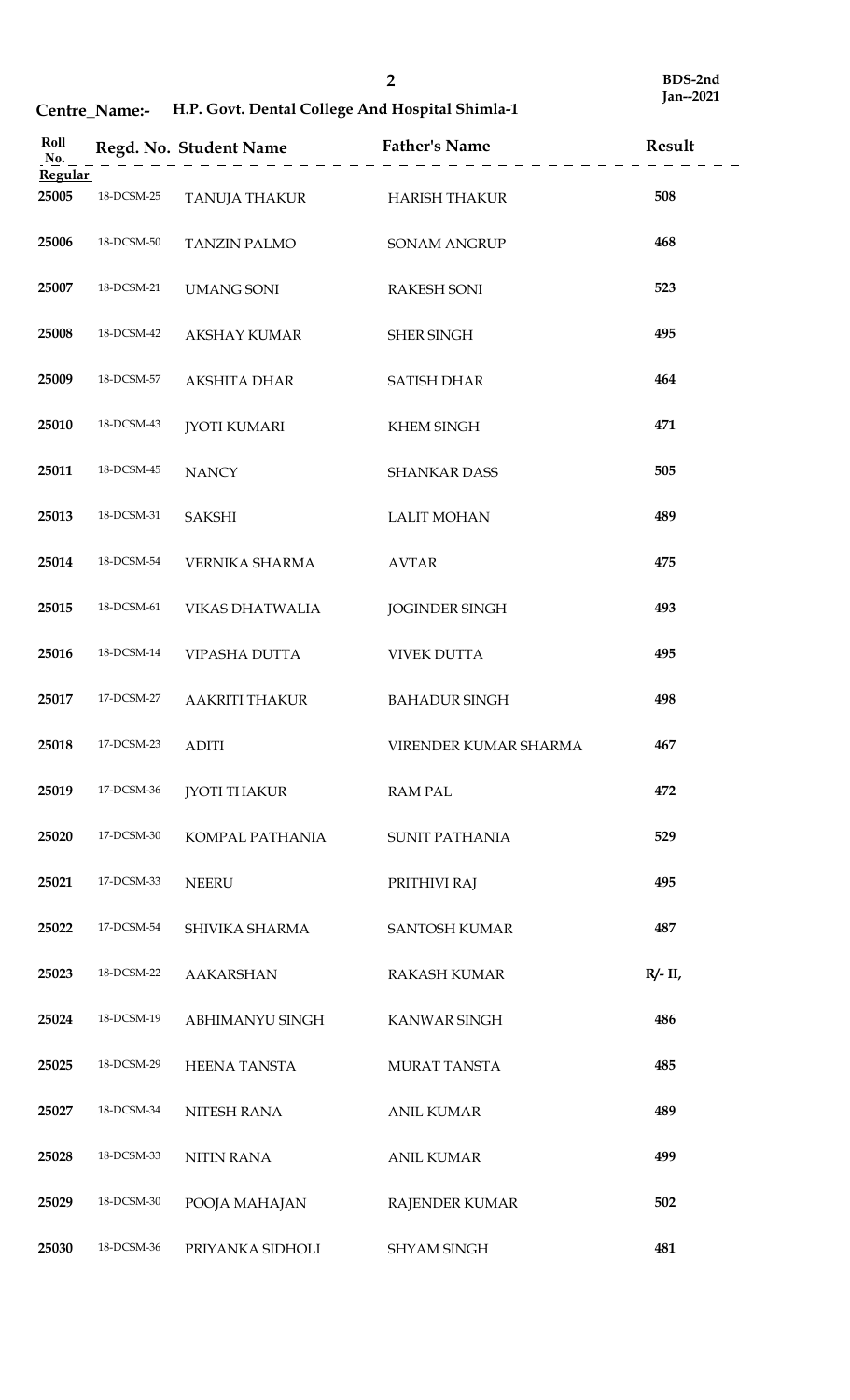**Centre\_Name:- H.P. Govt. Dental College And Hospital Shimla-1**

| Roll<br>No.    |            | --------------------                              |                            |        |
|----------------|------------|---------------------------------------------------|----------------------------|--------|
| <b>Regular</b> |            |                                                   |                            |        |
| 25031          | 16-DCSM-62 | <b>VIVEK THAKUR</b>                               | NARENDER THAKUR            | 479    |
| 25032          | 18-DCSM-46 | <b>SHALINI</b>                                    | <b>JAI LAL</b>             | 493    |
| 25033          | 18-DCSM-47 | VISHAL NEGI                                       | PRATAP SINGH NEGI          | 487    |
| 25034          | 18-DCSM-07 | GAURAV CHAUHAN                                    | DIWAN CHAND CHAUHAN        | 484    |
| 25035          | 17-DCSM-31 | DEEPEN DOGRA                                      | SUBHASH CHAND DOGRA        | 465    |
|                |            |                                                   |                            |        |
| Centre_Name:-  |            | Himachal Dental College Sundernagar, Mandi (H.P.) |                            |        |
| 25101          | 18-DCSN-14 | SONALI KASHYAP                                    | DAYANAND KASHYAP           | Absent |
| 25102          | 18-DCSN-15 | <b>SAHIL NEGI</b>                                 | <b>RAKESH NEGI</b>         | 467    |
| 25103          | 18-DCSN-16 | <b>ANSHIKA</b>                                    | <b>VINOD KUMAR</b>         | 487    |
| 25104          | 18-DCSN-17 | <b>VAISHNAVI</b>                                  | <b>BALAK RAM</b>           | 455    |
| 25105          | 18-DCSN-18 | ROHIT KUMAR                                       | <b>BALDEV SINGH</b>        | 511    |
| 25106          | 18-DSN-19  | ISH OM KROPHA                                     | RAGHUBIR SINGH             | 464    |
| 25107          | 18-DCSN-20 | SAMRIDHI KAPOOR                                   | <b>BALDEV SINGH KAPOOR</b> | 462    |
| 25108          | 18-DCSN-21 | SWATI CHAUDHARY                                   | PARDEEP KUMAR              | 552    |
| 25109          | 18-DCSN-22 | NANDITA CHOUDHARY                                 | <b>GAGGAN DEEP</b>         | 524    |
| 25111          | 11-DCSN-24 | <b>VAIDEHI SAINI</b>                              | <b>SANJAY SAINI</b>        | 564    |
| 25112          | 18-DCSN-25 | ANAMIKA RAGHWA                                    | <b>JANAK SINGH</b>         | 463    |
| 25113          | 18-DCSN-26 | SHILPA DEHAL                                      | PANJAB SINGH               | 458    |
| 25114          | 18-DCSN-27 | RITIK SHARMA                                      | CHARNJI SHARMA             | 484    |
| 25115          | 18-DCSN-28 | <b>AAYUSHI KAPOOR</b>                             | RAJESH KAPOOR              | 547    |
| 25116          | 18-DCSN-29 | <b>SAHIBLEEN KAUR</b>                             | SUBHAG SINGH               | 533    |
| 25117          | 18-DCSN-30 | SHUBHAM CHANDEL                                   | <b>RAKESH</b>              | 541    |
| 25118          | 18-DCSN-31 | MANARSHI GULERIA                                  | HEM SINGH GULERIA          | 529    |
| 25119          | 18-DCSN-32 | NIDHI THAKUR                                      | <b>KARAN SINGH</b>         | 509    |
| 25120          | 18-DCSN-33 | SHUBHANSHI GAUTAM                                 | <b>SUDHIR GAUTAM</b>       | 518    |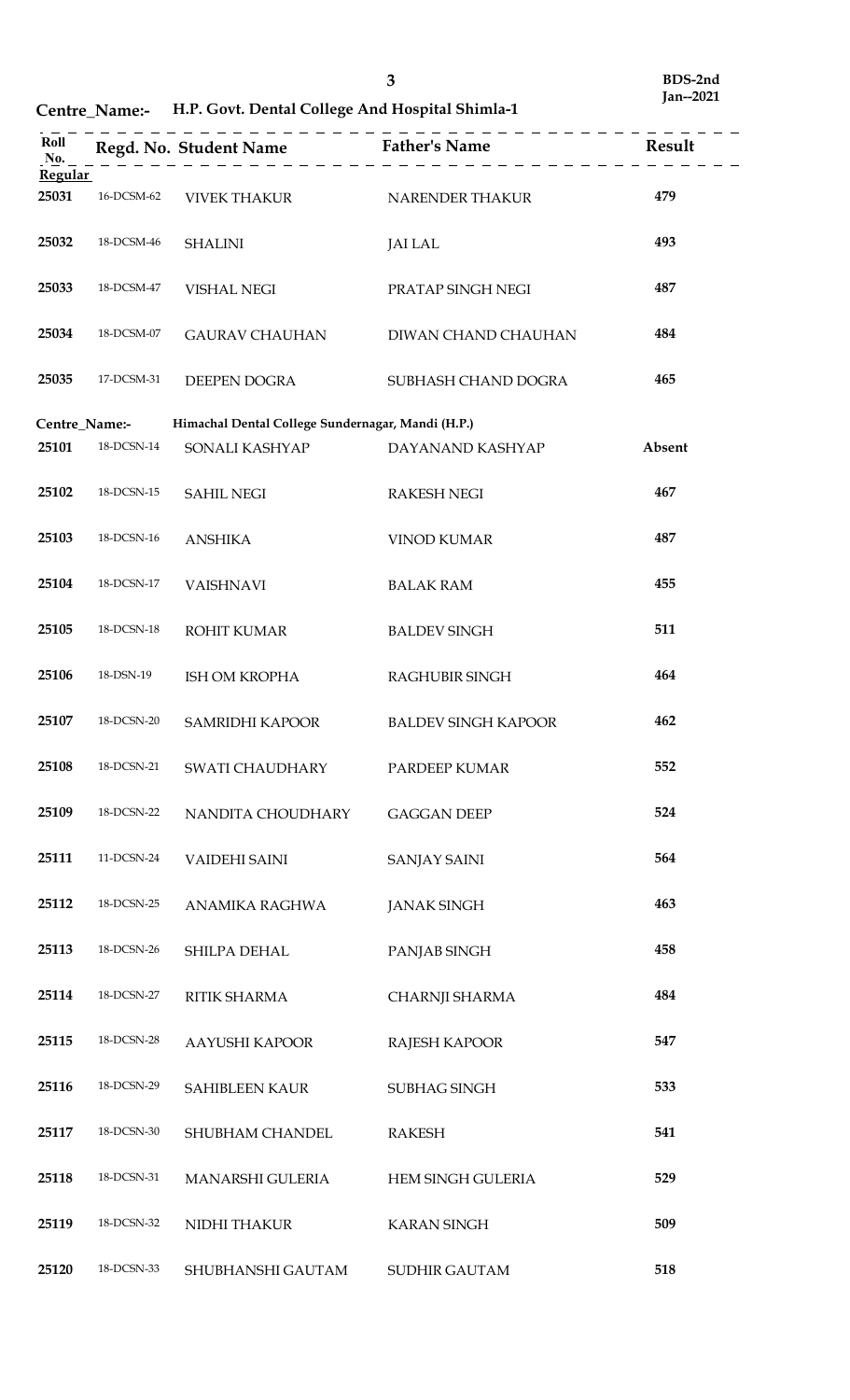**Centre\_Name:- Himachal Dental College Sundernagar, Mandi (H.P.)**

| Roll<br>No.             |            | $\sim$ $\sim$ $\sim$ $\sim$ | . _ _ _ _ _ _                           |     |
|-------------------------|------------|-----------------------------|-----------------------------------------|-----|
| <b>Regular</b><br>25121 | 18-DCSN-34 | NIYATI THAKUR               | PRADEEP THAKUR                          | 505 |
|                         |            |                             |                                         |     |
| 25122                   | 18-DCSN-35 | SRISHTI BAJAJ               | ANSHUL KUMAR BAJAJ                      | 520 |
| 25123                   | 18-DCSN-36 | SHIKHA THAKUR               | <b>SURESH KUMAR</b>                     | 469 |
| 25124                   | 18-DCSN-37 | <b>DIVYA</b>                | DHARAMPAL                               | 461 |
| 25125                   | 18-DCSN-38 | <b>VENU GUPTA</b>           | DEVINDER KUMAR GUPTA                    | 496 |
| 25126                   | 18-DCSN-39 | SAUMYA SAHAJPAL             | SANJEEV SAHAJPAL                        | 504 |
| 25127                   | 18-DCSN-40 | PALLAVI RAJ                 | <b>HEM RAJ</b>                          | 501 |
| 25128                   | 18-DCSN-41 | RAKSHIT SHARMA              | <b>RAKESH KUMAR</b>                     | 447 |
| 25129                   | 18-DCSN-42 | <b>CHAHAT</b>               | RAJESH KAUSHAL                          | 509 |
| 25130                   | 18-DCSN-43 | ANAMIKA MISHRA              | OM PRAKASH MISHRA                       | 562 |
| 25131                   | 18-DCSN-44 | PALLVI SHARMA               | <b>BIPON SHARMA</b>                     | 495 |
| 25132                   | 18-DCSN-45 | ARCHITA BHARDWAJ            | MANOJ KUMAR BHARDWAJ                    | 562 |
| 25133                   | 18-DCSN-46 | STUTI CHAUHAN               | MUNISH CHAUHAN                          | 559 |
| 25134                   | 18-DCSN-47 | PRISHITA VIJ                | <b>AMAN VIJ</b>                         | 511 |
| 25135                   | 18-DCSN-48 | AARUSHI SINGH RANA          | SANJEEVAN KUMAR                         | 478 |
| 25136                   | 18-DCSN-49 | NITYA SEHGAL                | MUNISH SEHGAL                           | 565 |
| 25137                   | 18-DCSN-50 | APOORVA SINGH               | <b>RANESH KANWAR</b>                    | 503 |
| 25138                   | 18-DCSN-51 | <b>SMRITI THAKUR</b>        | <b>SURESH THAKUR</b>                    | 532 |
| 25139                   | 18-DCSN-52 | SAUNDRYA KAUSHAL            | SANJAY KUMAR KAUSHAL                    | 532 |
| 25140                   | 18-DCSN-53 | AANCHAL SHARMA              | <b>SURINDER MOHAN</b><br><b>SHARMA</b>  | 480 |
| 25141                   | 18-DCSN-54 | AYUSH AHLUWALIA             | <b>RAJESH KUMAR</b><br><b>AHLUWALIA</b> | 471 |
| 25142                   | 18-DCSN-55 | RISHIKA GULIANI             | PANKAJ GULIANI                          | 502 |
| 25143                   | 18-DCSN-56 | APRAJITA THAKUR             | AJAY SINGH THAKUR                       | 466 |
| 25146                   | 18-DCSN-59 | <b>ARNAV BHASIN</b>         | <b>SURINDER BHASIN</b>                  | 477 |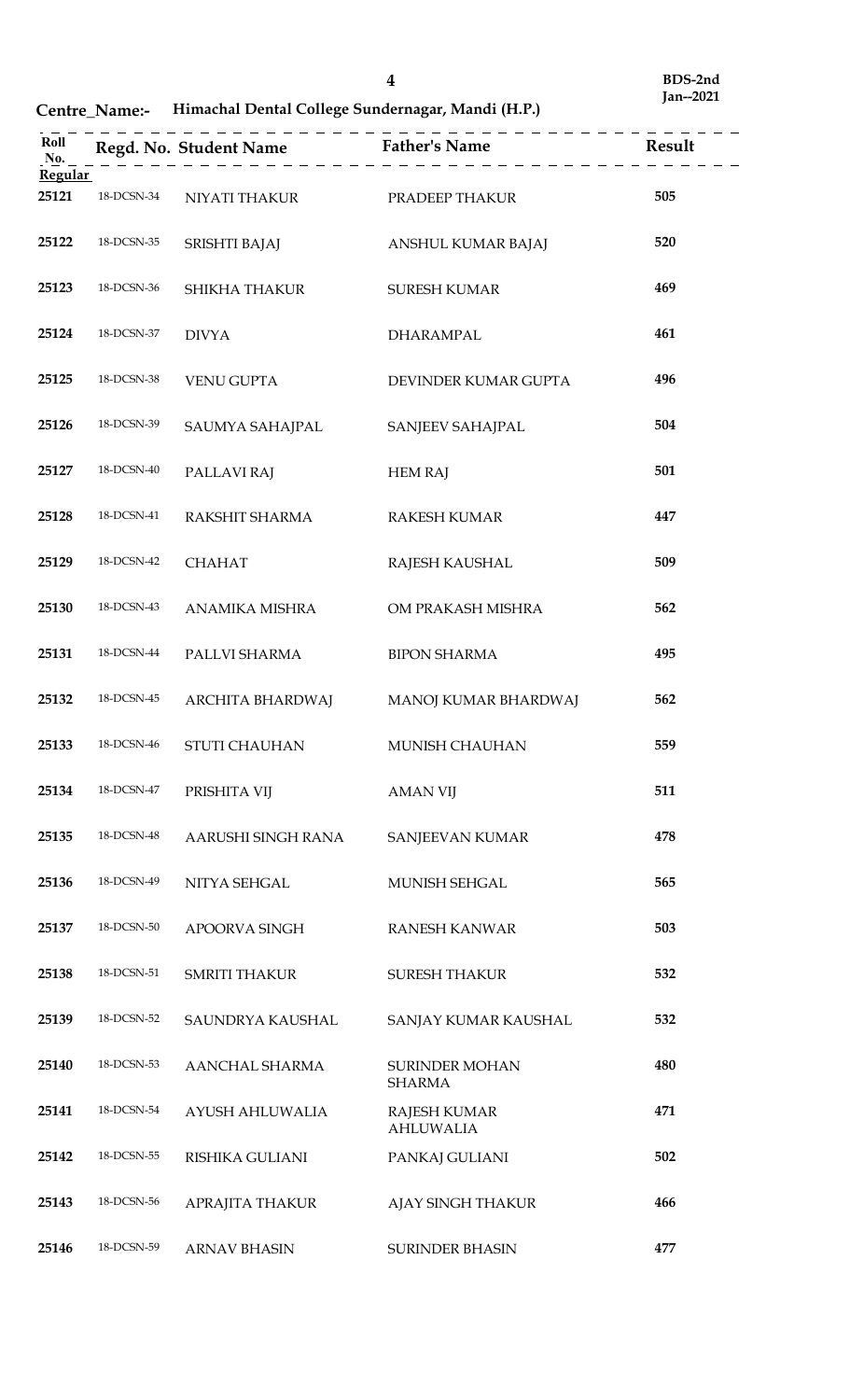**Centre\_Name:- Himachal Dental College Sundernagar, Mandi (H.P.)**

| Roll<br>No.<br><b>Regular</b> |                   | Regd. No. Student Name                       | <b>Father's Name</b>      | Result        |
|-------------------------------|-------------------|----------------------------------------------|---------------------------|---------------|
| 25147                         | 18-DCSN-60        | ARYAN SHARMA                                 | <b>SANTOSH KUMAR</b>      | 445           |
|                               |                   |                                              |                           |               |
| 25148                         | 18-DCSN-61        | AYUSHI GAUTAM                                | RAKESH SHARMA             | 530           |
| 25149                         | 18-DCSN-62        | TANISHA GUPTA                                | <b>SANJAY GUPTA</b>       | 520           |
| 25150                         | 18-DCSN-63        | NISHA CHAUDHARY                              | NAROTAM RAM               | 498           |
| 25151                         | 18-DCSN-64        | <b>SHIVANGI</b>                              | <b>RAJESH KUMAR</b>       | 472           |
| 25152                         | 18-DCSN-65        | <b>AMAN KUMAR</b>                            | <b>DINESH KUMAR</b>       | 448           |
| 25153                         | 18-DCSN-66        | <b>ANAVI SHARMA</b>                          | SHASHI SHARMA             | 465           |
| 25154                         | 18-DCSN-68        | <b>NIYATI</b>                                | <b>BALBIR SINGH RAWAL</b> | 490           |
| 25155                         | 18-DCSN-69        | <b>SAHIL GUPTA</b>                           | DEEPAK GUPTA              | 447           |
| 25156                         | 18-DCSN-70        | <b>AKANKSHA</b>                              | PRITHVI RAJ               | 457           |
| 25157                         | 18-DCSN-71        | ANJALI JASWAL                                | DESH RAJ JASWAL           | 462           |
| Centre_Name:-                 |                   | M.N.D.A.V. Dental College Tatul Solan (H.P.) |                           |               |
| 25301                         | 18-DSN-01         | <b>ADITI KANWAR</b>                          | KANWAR VIJAY SINGH        | 477           |
| 25302                         | 18-DSN-02         | <b>ALISHA</b>                                | <b>VINOD KUMAR</b>        | 488           |
| 25303                         | 18-DSN-03         | <b>AMBIKA GARG</b>                           | NARENDER GARG             | 513           |
| 25304                         | 18-DSN-04         | <b>ANUJ SHARMA</b>                           | <b>JASWANT PAUL</b>       | 488           |
| 25305                         | $18$ -DSN-05 $\,$ | AURUSHI BHANDARI                             | RAJESH BHANDARI           | 468           |
| 25307                         | 18-DSN-07         | <b>DEEPMALA</b>                              | VIJENDER SINGH MEHTA      | 487           |
| 25308                         | 18-DSN-08         | <b>GURBRINDER KAUR</b>                       | <b>JASMER SINGH</b>       | 534           |
| 25309                         | 18-DSN-09         | <b>HUDDA</b>                                 | ZAHOOR UD DIN             | 535           |
| 25310                         | 18-DSN-10         | <b>ISHA THAKUR</b>                           | NARENDER THAKUR           | 505           |
| 25311                         | 18-DSN-11         | <b>KARAN MATTOO</b>                          | DEEPAK MATTOO             | 446           |
| 25312                         | 18-DSN-12         | <b>KULDEEP</b>                               | <b>ARJUN SINGH</b>        | 458           |
| 25313                         | 18-DSN-13         | MANOTI AGGARWAL                              | DHIRAJ AGGARWAL           | $R/- I$ , II, |
| 25314                         | $18$ -DSN- $14$   | <b>MANSI DOGRA</b>                           | RAJENDER SINGH DOGRA      | 476           |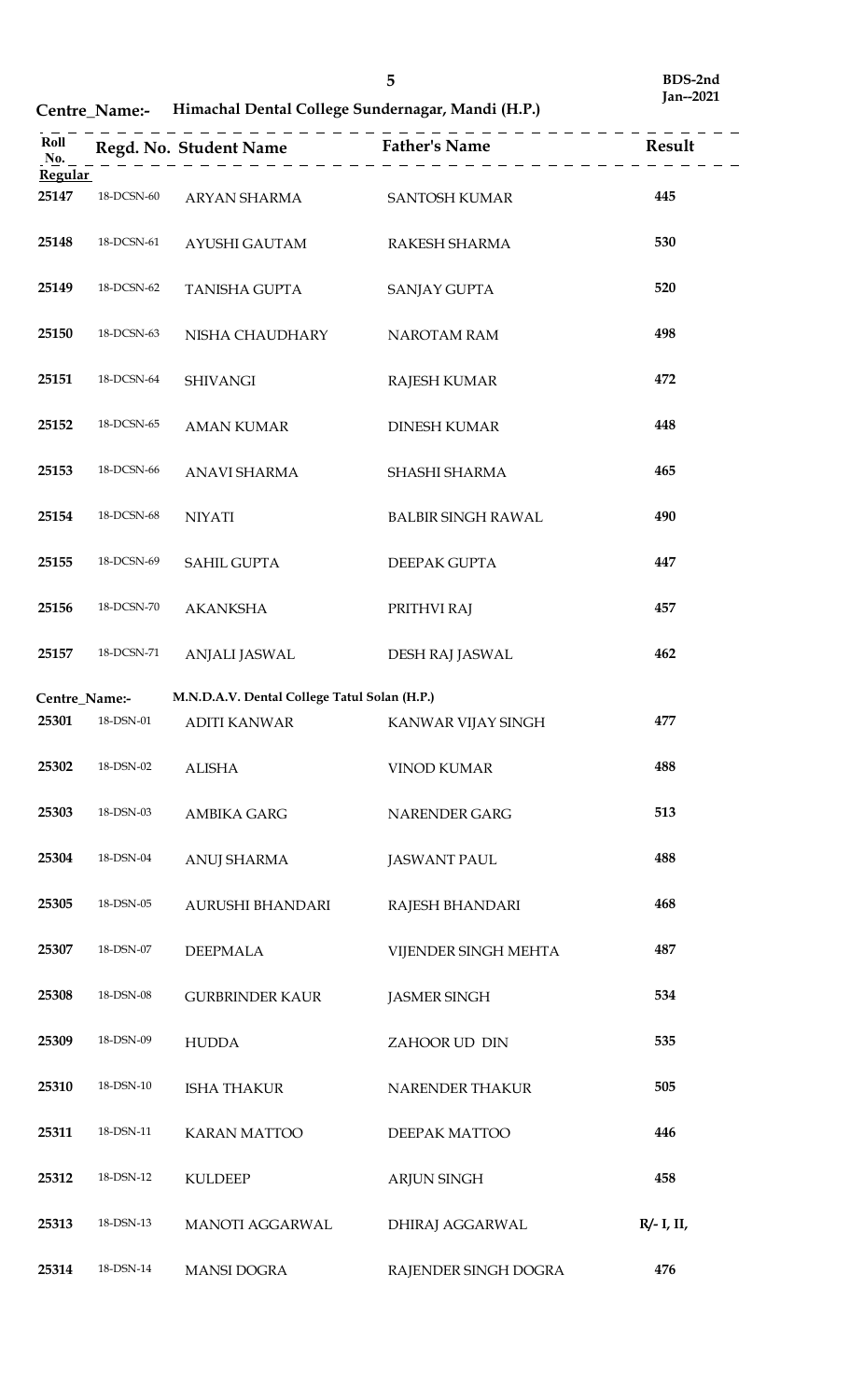|                |                 |                      | Roll<br>Regd. No. Student Name<br>Father's Name<br>$\underline{R}$ Father's Name<br>$\underline{R}$ Result |                |
|----------------|-----------------|----------------------|------------------------------------------------------------------------------------------------------------|----------------|
| <b>Regular</b> |                 |                      |                                                                                                            |                |
| 25315          | $18$ -DSN- $15$ | <b>MEENAKSHI</b>     | <b>SATYA PAL</b>                                                                                           | 498            |
| 25316          | 18-DSN-16       | <b>MUSKAN</b>        | UPENDER KUMAR                                                                                              | 456            |
| 25317          | 18-DSN-17       | MUSKAN SHARMA        | VIJAY KUMAR SHARMA                                                                                         | 517            |
| 25319          | 18-DSN-19       | NISHANT KUMAR        | <b>HARBANS LAL</b>                                                                                         | 488            |
| 25320          | 18-DSN-20       | PALAK VERMA          | DEVENDER SINGH                                                                                             | 469            |
| 25322          | 18-DSN-22       | POOJA CHHAJALANA     | <b>RAJ KUMAR</b>                                                                                           | 447            |
| 25323          | 18-DSN-23       | PRIYA CHANDEL        | <b>MANOJ KUMAR</b>                                                                                         | 457            |
| 25325          | 18-DSN-25       | PRIYANKA KASHMIRI    | <b>VIJAY KUMAR</b>                                                                                         | 451            |
| 25327          | 18-DSN-27       | PRIYANSHU RANA       | <b>RAMESH RANA</b>                                                                                         | 487            |
| 25328          | 18-DSN-28       | RADHIKA MAHAJAN      | <b>MUKESH</b>                                                                                              | 542            |
| 25329          | 18-DSN-29       | RHYTHM KAPOOR        | KAPIL KAPOOR                                                                                               | Absent         |
| 25330          | 18-DSN-30       | RITIKA KUMARI        | <b>TARA PATI</b>                                                                                           | 510            |
| 25331          | 18-DSN-31       | <b>SAMRITI</b>       | <b>BALDEV KUMAR</b>                                                                                        | 507            |
| 25332          | 18-DSN-32       | <b>SHIVALIKA</b>     | <b>SURENDER KUMAR</b>                                                                                      | 483            |
| 25333          | 18-DSN-33       | <b>SHRUTI PATHAK</b> | MUKESH KUMAR PATHAK                                                                                        | 515            |
| 25334          | 18-DSN-34       | SHUBHAM BANSAL       | <b>RAMESH KUMAR</b>                                                                                        | 454            |
| 25335          | 18-DSN-35       | SIDHIKA SHARMA       | NAVEEN SHARMA                                                                                              | 481            |
| 25336          | 18-DSN-36       | SOMYA SHARMA         | PAWAN KUMAR                                                                                                | 489            |
| 25337          | 18-DSN-37       | SONALI               | <b>KULDIP KUMAR</b>                                                                                        | 479            |
| 25338          | 18-DSN-38       | SONALI KUMARI        | RAMA SHANKAR TIWARI                                                                                        | 470            |
| 25339          | 18-DSN-39       | SWAREENA SONI        | <b>BADRI SONI</b>                                                                                          | 463            |
| 25340          | 18-DSN-40       | <b>TAMANNA</b>       | <b>DIWAN CHAND</b>                                                                                         | 546            |
| 25341          | 18-DSN-41       | <b>TANUL</b>         | <b>MALENDER RAJAN</b>                                                                                      | 506            |
| 25342          | 18-DSN-42       | VANDITA JINDAL       | <b>B.C. JINDAL</b>                                                                                         | $R/- I$ , III, |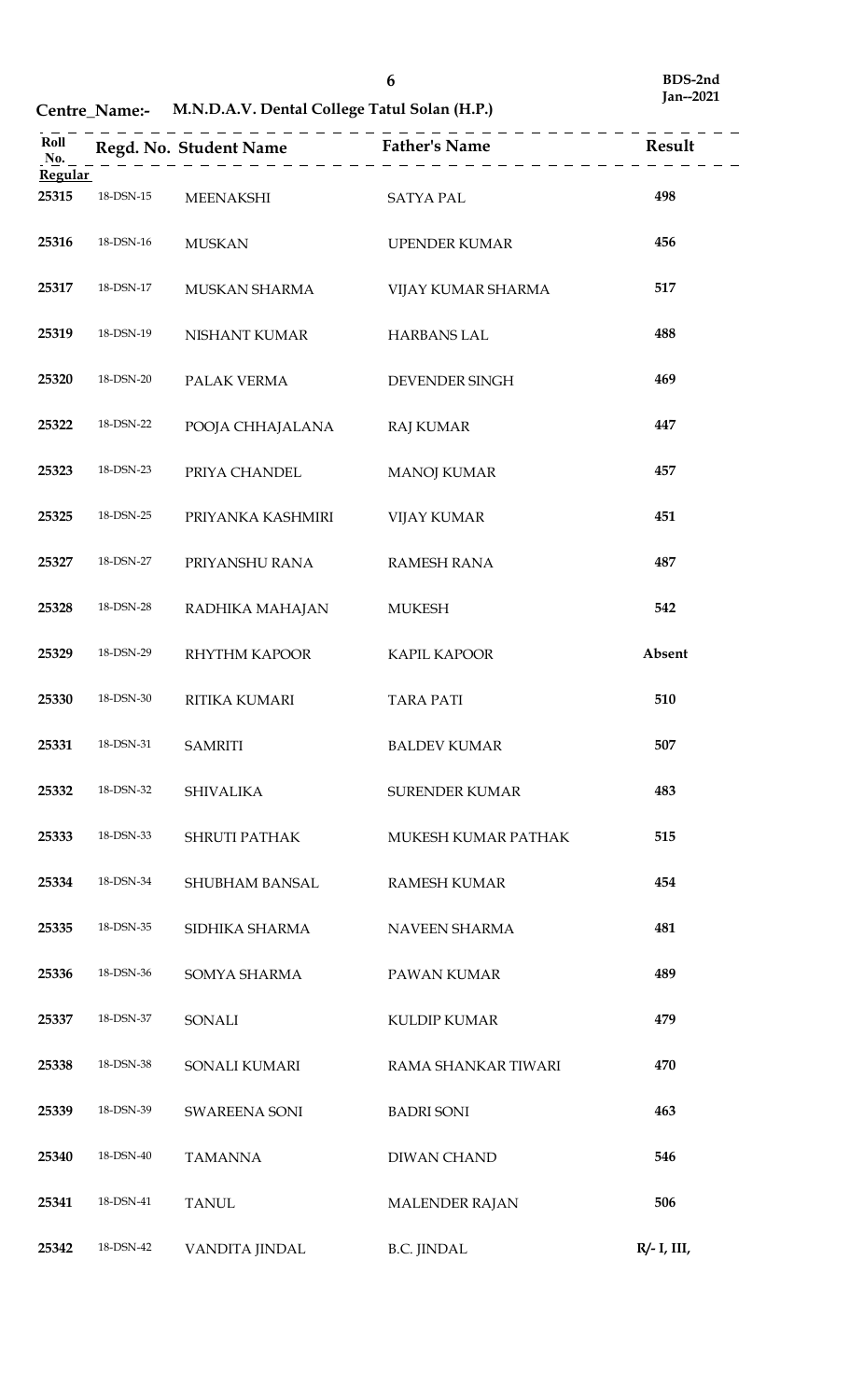| Roll<br>No. |               |                                                    |                                         |             |
|-------------|---------------|----------------------------------------------------|-----------------------------------------|-------------|
| Regular     |               |                                                    |                                         |             |
| 25343       | 18-DSN-43     | VASAV SABHLOK                                      | ROHIT SABHLOK                           | 486         |
| 25344       | 18-DSN-44     | VERTIKA BHAIK                                      | RANVIJAY BHAIK                          | 476         |
| 25345       | 18-DSN-45     | VISHAL SHARMA                                      | <b>ASHOK KUMAR</b>                      | 473         |
|             |               |                                                    |                                         |             |
|             | Centre_Name:- | Bhojia Dental College & Hospital Budh, Baddi Solan |                                         |             |
| 25201       | 18-DGN-58     | <b>ADITI</b>                                       | <b>KARAN KATOCH</b>                     | $R/- III$ , |
| 25202       | 18-DGN-59     | AKANKSHA BHALLA                                    | V.K. BHALLA                             | 533         |
| 25203       | 18-DGN-35     | <b>AMANPREET KAUR</b>                              | SUKHVINDER SINGH                        | 538         |
| 25204       | 18-DGN-24     | <b>AMISHA THAKUR</b>                               | PUSHPINDER THAKUR                       | 512         |
| 25205       | 18-DGN-22     | ANANYA THAKUR                                      | SANJEEV KR. THAKUR                      | 527         |
| 25206       | 18-DGN-12     | ANKITA KUMARI                                      | <b>MALKIAT SINGH</b>                    | 545         |
| 25207       | 18-DGN-49     | <b>ANURADHA</b>                                    | <b>JEEVAN RAM</b>                       | 473         |
| 25208       | 18-DGN-57     | <b>APURVA</b>                                      | PURAN CHAND SHARMA                      | 497         |
| 25209       | 18-DGN-48     | ARSHIYA RANA                                       | PARVEEN RANA                            | $R/- III$ , |
| 25210       | 18-DGN-44     | ARUSHI THAKUR                                      | RAJESH KUMAR THAKUR                     | 482         |
| 25211       | 18-DGN-25     | <b>ARVINDER KAUR</b>                               | <b>GURSHARAN SINGH</b>                  | 631         |
| 25212       | 18-DGN14      | ASTHA SHARMA                                       | <b>VERENDER KUMAR</b>                   | 537         |
| 25213       | 18-DGN-52     | <b>AYUSHI BHATT</b>                                | <b>AJAY BHATT</b>                       | 471         |
| 25214       | 18-DGN-29     | DIVYANI SHUSHTA                                    | <b>SANTOSH SHUSHTA</b>                  | 563         |
| 25215       | 18-DGN-51     | <b>GEETIKA SAINI</b>                               | PARMJEET SINGH                          | 460         |
| 25216       | 18-DGN-37     | HRIDHEM DHIMAN                                     | <b>ASHOK KUMAR</b>                      | 484         |
| 25217       | 18-DGN-23     | <b>IBHYA</b>                                       | <b>SANJEEV PRASHAR</b>                  | 507         |
| 25218       | 18-DGN-19     | <b>JAITY VASHISHT</b>                              | NARESH SHARMA                           | 544         |
| 25219       | 18-DGN-55     | <b>JYOTSNA SETHI</b>                               | <b>JATINDER SETHI</b>                   | 540         |
| 25220       | 18-DGN-34     | <b>KAJAL</b>                                       | PAWAN KUMAR                             | 505         |
| 25221       | 18-DGN-54     | <b>KARMISHTHA</b>                                  | <b>LOKESH KUMAR</b><br><b>KHETARPAL</b> | 478         |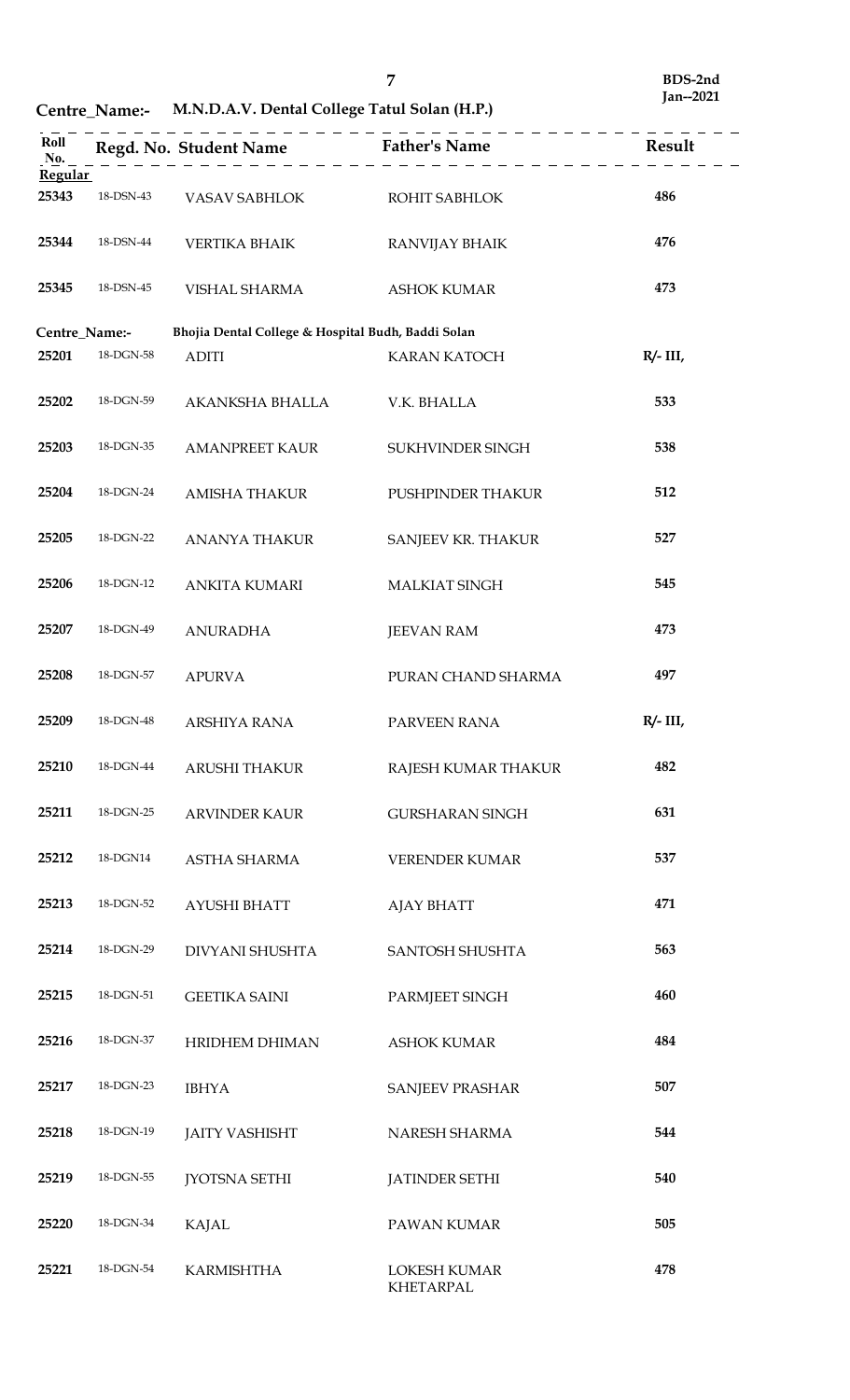**Centre\_Name:- Bhojia Dental College & Hospital Budh, Baddi Solan**

| Roll<br>No.    |           |                           | Regd. No. Student Name<br>ather's Name<br>ather's Name<br>ather's Name<br>and $\frac{1}{2}$ | Result      |
|----------------|-----------|---------------------------|---------------------------------------------------------------------------------------------|-------------|
| <b>Regular</b> |           |                           |                                                                                             |             |
| 25222          |           | 17-GN-206 KHUSHBOO SHARMA | JAMUNA PARSHAD                                                                              | 523         |
| 25224          | 18-DGN-18 | MANJOT MANN               | RANJIT SINGH MANN                                                                           | 532         |
| 25225          | 18-DGN-17 | MUSKAN RANTA              | LOKRAJ RANTA                                                                                | 517         |
| 25226          | 18-DGN-60 | NEHA GORA                 | <b>SHIVA NAND</b>                                                                           | 474         |
| 25227          | 18-DGN-31 | NIKITA KAUSHAL            | JOGINDER SINGH KAUSHAL                                                                      | 478         |
| 25228          | 18-DGN-27 | NITIKA NEGI               | DEV SINGH NEGI                                                                              | 497         |
| 25229          | 18-DGN-47 | PALLAVI RANA              | <b>RAMKUMAR RANA</b>                                                                        | 470         |
| 25230          | 18-DGN-62 | PALLAVI RANA              | PREM CHAND RANA                                                                             | 496         |
| 25231          | 18-DGN-61 | PALLAVI SHARMA            | <b>ANIL KUMAR</b>                                                                           | 465         |
| 25232          | 18-DGN-42 | PRAGATI PRIYA             | <b>RAGHVENDRAM</b>                                                                          | 480         |
| 25233          | 18-DGN-36 | <b>PRIYA</b>              | <b>GURMAIL SINGH</b>                                                                        | 493         |
| 25234          | 18-DGN-66 | <b>PRIYA</b>              | PAWAN KUMAR                                                                                 | $R/- III$ , |
| 25235          | 18-DGN-39 | SAKSHI CHAUHAN            | DEEP KUMAR                                                                                  | 496         |
| 25236          | 18-DGN-16 | SAKSHI SHARMA             | <b>ASHOK KUMAR</b>                                                                          | 496         |
| 25237          | 18-DGN-33 | <b>SHILPA</b>             | <b>SHIV DAYAL</b>                                                                           | 502         |
| 25238          | 18-DGN-45 | <b>SHIWANI</b>            | <b>YOGESH</b>                                                                               | 502         |
| 25239          | 18-DGN-15 | <b>SHOURYA KARNI</b>      | <b>SURESH KUMAR</b>                                                                         | 607         |
| 25240          | 18-DGN-43 | <b>SIYA GARG</b>          | <b>RAJEEV GARG</b>                                                                          | 511         |
| 25241          | 18-DGN-28 | <b>SPRIHA</b>             | S.J. SHARMA                                                                                 | 523         |
| 25242          | 18-DGN-13 | <b>SUJATA</b>             | YADVINDER THAKUR                                                                            | 550         |
| 25243          | 18-DGN-56 | <b>SUJATA</b>             | <b>SHIV KUMAR</b>                                                                           | 538         |
| 25244          | 18-DGN-26 | <b>SUMAN KASHMIRI</b>     | <b>CHANDER PRAKASH</b><br><b>KASHMIRI</b>                                                   | 521         |
| 25245          | 18-DGN-63 | <b>SUNIDHI</b>            | RAJEEV KAUSHAL                                                                              | 521         |
| 25246          | 18-DGN-30 | SWATI BHARDWAJ            | SUBHASH CHAND                                                                               | 497         |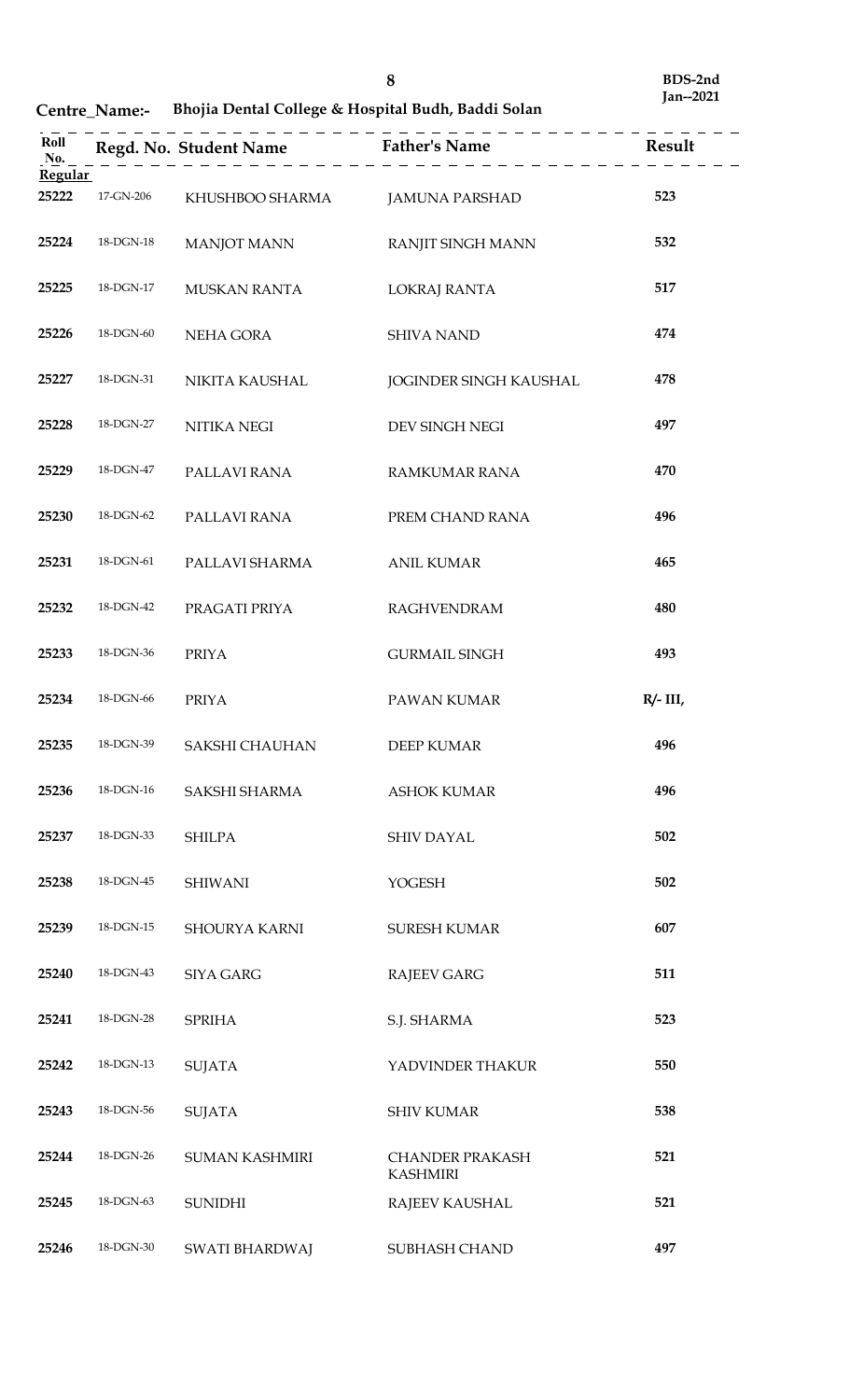| Roll<br>No.    |                   |                       | Regd. No. Student Name<br>$\begin{array}{c} \text{Rend.}$ Result<br>$\begin{array}{c} \text{Rend.}$ |        |
|----------------|-------------------|-----------------------|-----------------------------------------------------------------------------------------------------|--------|
| <b>Regular</b> |                   |                       |                                                                                                     |        |
| 25247          | 18-DGN-50         | <b>TAMANNA</b>        | <b>SHASHI KUMAR</b>                                                                                 | 498    |
| 25248          | $18$ -DGN-53 $\,$ | <b>TARINI MAHAJAN</b> | PANKAJ BHATNAGAR                                                                                    | 514    |
| 25249          | 18-DGN-41         | VRITTI PIPLANI        | <b>VIPAN PIPLANI</b>                                                                                | 630    |
| 25250          | 18-DGN-40         | <b>YAMIKA</b>         | RAVINDER SINGH                                                                                      | 498    |
| 25253          | 18-DGN-67         | <b>DHEERAJ</b>        | NILKANTH SONWANE                                                                                    | 522    |
| 25255          | 18-DGN-35         | <b>SURAJ KAPIL</b>    | <b>RAJINDER KAPIL</b>                                                                               | 503    |
| 25256          | 18-DGN-64         | VINAY JANGRA          | PARDEEP KUMAR                                                                                       | 494    |
|                |                   |                       |                                                                                                     |        |
| Centre_Name:-  |                   |                       | Himachal Institute of Dental Sciences Paonta Sahib Sirmour (H.P.)                                   |        |
| 24460          | 17-HIDS-72        | SAGRIKA PARMAR        | NARESH KUMAR PARMAR                                                                                 | Absent |
| 24474          | 17-HIDS-86        | <b>SNEHA</b>          | <b>KARTAR SINGH</b>                                                                                 | 494    |
| 25401          | 18-HIDS-16        | AARUSHI VERMA         | <b>LAIQ RAM</b>                                                                                     | 533    |
| 25402          | 18-HIDS-17        | <b>ABHINAV KUMAR</b>  | <b>VIJAY KUMAR</b>                                                                                  | 545    |
| 25403          | 18-HIDS-92        | <b>AKANKSHA</b>       | PREM SINGH                                                                                          | 487    |
| 25404          | 18-HIDS-18        | <b>AKRITI KOMAL</b>   | KAMAL DEO SINGH                                                                                     | 533    |
| 25405          | 18-HIDS-19        | AKSHIT SHARMA         | PRADEEP KUMAR                                                                                       | 546    |
| 25406          | 18-HIDS-93        | AKSHITA THAKUR        | RAKESH KUMAR                                                                                        | 512    |
| 25407          | 18-HIDS-20        | ALPANA AGARWALLA      | SURESH AGARWALLA                                                                                    | 525    |
| 25408          | 18-HIDS-21        | AMARNATH SINGH        | SHAMBHU PRASAD SINGH                                                                                | 522    |
| 25409          | 18-HIDS-22        | ANAMIKA CHAUHAN       | DALBIR SINGH                                                                                        | 519    |
| 25410          | 18-HIDS-94        | <b>ANCHAL</b>         | <b>KARTAR CHAND</b>                                                                                 | 566    |
| 25411          | 18-HIDS-23        | <b>ANISHA</b>         | <b>VIJAY KUMAR</b>                                                                                  | 488    |
| 25412          | 18-HIDS-24        | <b>ANJALI KUMARI</b>  | <b>AJAY SINGH</b>                                                                                   | 545    |
| 25413          | 18-HIDS-25        | <b>ANKITA THAPA</b>   | AJOY KUMAR THAPA                                                                                    | 578    |
| 25414          | 18-HIDS-26        | <b>ANKUSH</b>         | <b>VIRENDER</b>                                                                                     | 512    |
| 25415          | 18-HIDS-27        | ANKUSH DOGRA          | PAWAN KUMAR                                                                                         | 481    |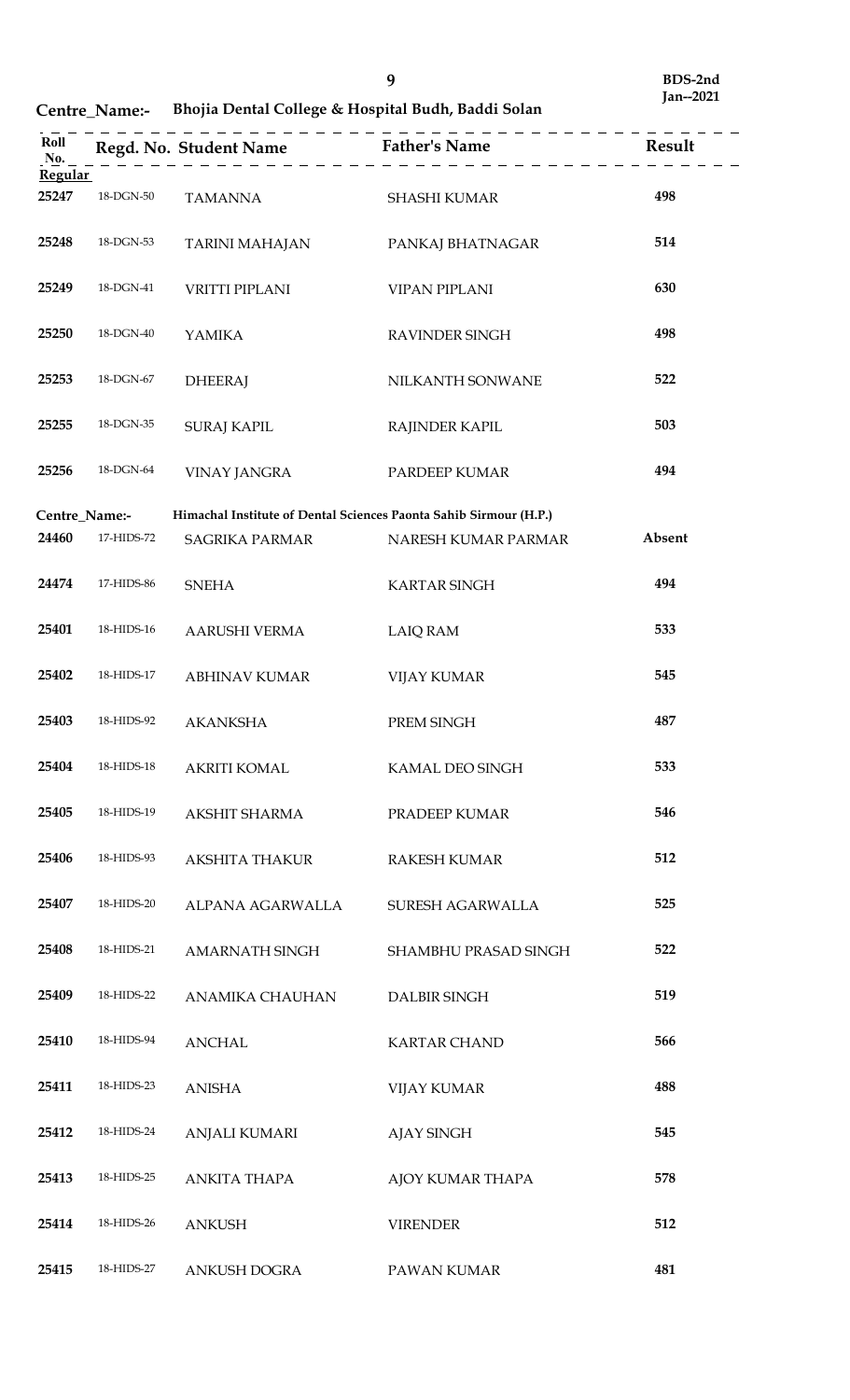**BDS-2nd Jan--2021**

| Roll<br>No.<br><b>Regular</b> |             |                         | <b>Example 2</b><br>Regd. No. Student Name<br>$\begin{array}{ccc}\n- & - & - & - & - \\ \hline\nR & - & - & - & - & - \\ \end{array}$ | Result     |
|-------------------------------|-------------|-------------------------|---------------------------------------------------------------------------------------------------------------------------------------|------------|
| 25416                         | 18-HIDS-28  | <b>ANSHIKA</b>          | RAGHBIR SINGH                                                                                                                         | 476        |
| 25417                         | 18-HIDS-29  | ANSHUMAAN CHETIA        | SANJIB KUMAR CHUTIA                                                                                                                   | $R/- II$ , |
| 25418                         | 18-HIDS-30  | ARCHANA AGARWALLA       | SURESH AGARWALLA                                                                                                                      | 484        |
| 25419                         | 18-HIDS-31  | <b>ARSHDEEP KAUR</b>    | <b>MANOJ SINGH</b>                                                                                                                    | 479        |
| 25420                         | 18-HIDS-32  | <b>ATAST PANDIT</b>     | ASIS KUMAR PANDIT                                                                                                                     | 568        |
| 25421                         | 18-HIDS-33  | AVANTIKA BAIGRA         | <b>NARESH BAIGRA</b>                                                                                                                  | 453        |
| 25422                         | 18-HIDS-95  | <b>BHARTI CHAUHAN</b>   | <b>SWARAN SINGH</b>                                                                                                                   | 481        |
| 25423                         | 18-HIDS-34  | <b>BHAVIKA BAWA</b>     | <b>RAMINDER BAWA</b>                                                                                                                  | 566        |
| 25424                         | 18-HIDS-35  | <b>DIPAK DAS</b>        | RAM CHANDRA DAS                                                                                                                       | 433        |
| 25425                         | 18-HIDS-36  | <b>GARIMA GUPTA</b>     | <b>SANJAY KUMAR</b>                                                                                                                   | 535        |
| 25426                         | 18-HIDS-37  | HUZAIFA SHEERAZ         | SHEERAZ AHMAD SHEIKH                                                                                                                  | 506        |
| 25427                         | 18-HIDS-38  | <b>IRAM IMTIYAZ</b>     | IMTIYAZ AHMAD SHAH                                                                                                                    | 503        |
| 25428                         | 18-HIDS-39  | <b>ISHA TOMAR</b>       | <b>SUSHIL KUMAR</b>                                                                                                                   | 563        |
| 25429                         | 18-HIDS-40  | ISHITA BHARDWAJ         | <b>RAMESH KUMAR</b>                                                                                                                   | 512        |
| 25430                         | 18-HIDS-96  | <b>JASHAN CHOUHAN</b>   | <b>RAKESH KUMAR</b>                                                                                                                   | 557        |
| 25431                         | 18-HIDS-41  | JAYA                    | <b>JAI KRISHAN</b>                                                                                                                    | 487        |
| 25432                         | 18-HIDS-97  | <b>JAYA PAUL SOHARU</b> | RAKESH PAL SOHARU                                                                                                                     | 564        |
| 25433                         | 18-HIDS-42  | <b>KAJAL</b>            | SURESH KUMAR DHIMAN                                                                                                                   | 529        |
| 25434                         | 18-HIDS-98  | <b>KARNAIL SINGH</b>    | <b>NARESH KUMAR</b>                                                                                                                   | 480        |
| 25436                         | 18-HIDS-43  | <b>KHUSHBU</b>          | <b>BHAIROW KUMAR SINGH</b>                                                                                                            | 494        |
| 25437                         | 18-HIDS-44  | <b>KOMAL DOGRA</b>      | YASH PAUL                                                                                                                             | 440        |
| 25438                         | 18-HIDS-100 | <b>KOMAL KAUL</b>       | <b>KRISHAN KUMAR</b>                                                                                                                  | 578        |
| 25439                         | 18-HIDS-45  | <b>KRITI</b>            | RAKESH KUMAR SHARMA                                                                                                                   | 541        |
| 25440                         | 18-HIDS-46  | <b>KRITIKA DHIMAN</b>   | PANKAJ DHIMAN                                                                                                                         | 508        |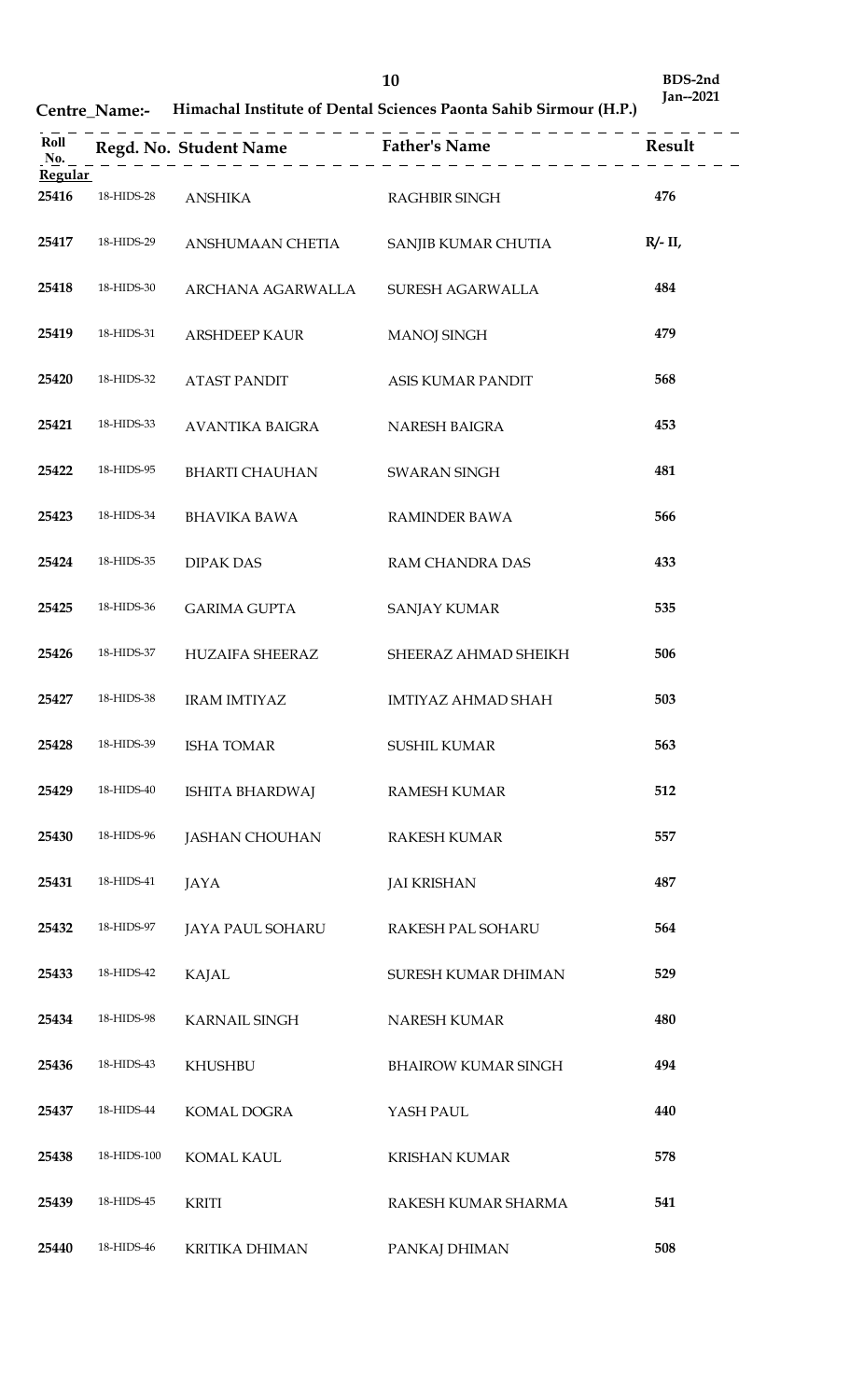**BDS-2nd Jan--2021**

| Roll<br>No.             |             |                                |                             |     |
|-------------------------|-------------|--------------------------------|-----------------------------|-----|
| <b>Regular</b><br>25441 | 18-HIDS-47  |                                |                             | 479 |
|                         |             | KUMAR KASHYAP HEM CHANDRA NATH |                             |     |
| 25442                   | 18-HIDS-48  | KUMARI ANUPAMA                 | BHISHMA NARAYAN SINGH       | 465 |
| 25443                   | 18-HIDS-49  | <b>MANSI MATHUR</b>            | <b>SANDEEP MATHUR</b>       | 477 |
| 25444                   | 18-HIDS-50  | <b>MISBAH</b>                  | SHAHNWAZ MIRZA              | 492 |
| 25445                   | 18-HIDS-51  | <b>MITALI RANA</b>             | <b>SUNIL RANA</b>           | 464 |
| 25446                   | 18-HIDS-52  | <b>MUSKAN</b>                  | <b>MUKESH KUMAR</b>         | 509 |
| 25447                   | 18-HIDS-53  | NAMAN ASHUTOSH NEGI            | RAJENDRA SINGH NEGI         | 502 |
| 25448                   | 18-HIDS-54  | PALAK DIXIT                    | <b>SANJAY DIXIT</b>         | 551 |
| 25449                   | 16-DCK-447  | PARUL SALOORIA                 | <b>RAM KRISHAN</b>          | 455 |
| 25450                   | 18-HIDS-55  | PARUL THAKUR                   | <b>KULDEEP</b>              | 484 |
| 25451                   | 18-HIDS-56  | PRAGYA CHOUDHARY               | RAJDEEP CHOUDHARY           | 440 |
| 25452                   | 18-HIDS-57  | PRAGYA MOHAN                   | <b>DYMITRI MOHAN</b>        | 535 |
| 25453                   | 18-HIDS-58  | PRATHMA AKHOURI                | BINAY AKHOURI               | 523 |
| 25454                   | 18-HIDS-59  | PREETI DILIP VARMA             | <b>DILIP</b>                | 565 |
| 25455                   | 18-HIDS-102 | PRINKAL PANCHTA                | <b>JOGINDER LAL PANCHTA</b> | 588 |
| 25456                   | 18-HIDS-60  | RACIAL AGARWAL                 | OJ KUMAR AGARWAL            | 543 |
| 25457                   | 18-HIDS-103 | RAGHAV SINGLA                  | DEEPAK SINGLA               | 477 |
| 25458                   | 18-HIDS-61  | RAHUL SINGH PARMAR             | RAJINDER SINGH              | 608 |
| 25459                   | 18-HIDS-62  | RAZIINO KAYINA                 | KAIKHO KAYINA               | 493 |
| 25460                   | 18-HIDS-63  | RISHIKA SINHA                  | PRANAY KUMAR SINHA          | 502 |
| 25461                   | 18-HIDS-64  | RIZWANA YASMIN                 | <b>SAFIQUR RAHMAN</b>       | 546 |
| 25462                   | 18-HIDS-65  | ROHAN SARHADI                  | <b>RAJAN SARHADI</b>        | 555 |
| 25463                   | 18-HIDS-66  | <b>SALONI SINGH</b>            | <b>SUNIL KUMAR</b>          | 476 |
| 25464                   | 18-HIDS-67  | SAMPADA RAINA                  | SANJAY KUMAR RAINA          | 483 |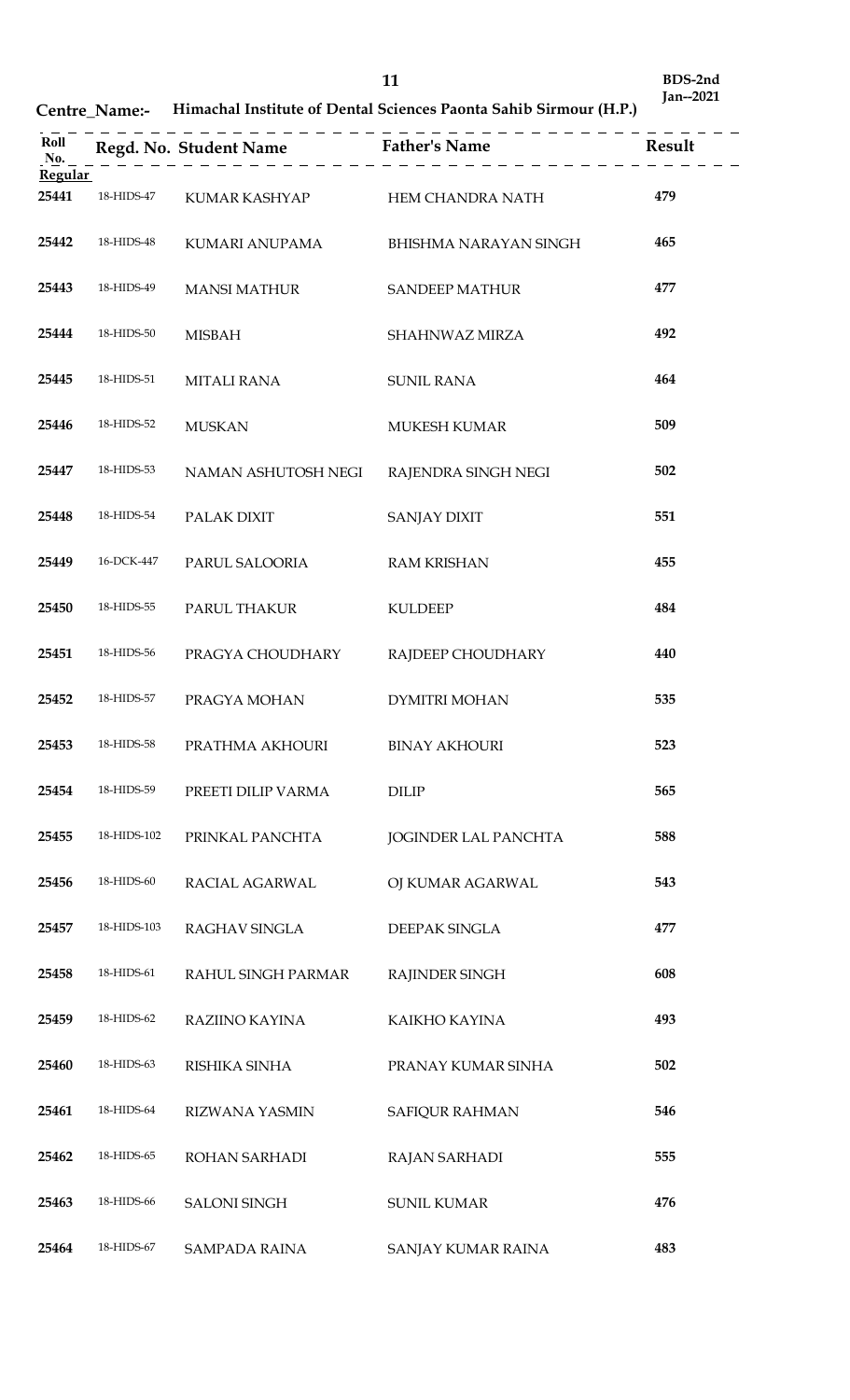| Roll<br>No.    |             |                                             |                            |           |
|----------------|-------------|---------------------------------------------|----------------------------|-----------|
| <b>Regular</b> |             |                                             |                            |           |
| 25465          | 18-HIDS-68  | SATBIR SINGH SAINI SUTENDRA PAL SINGH       |                            | 464       |
| 25467          | 18-HIDS-70  | <b>SEHREEN JAVAID</b>                       | <b>JAVAID AHMED MISGER</b> | 569       |
| 25468          | 17-HM-382   | <b>SHABNAM KUMARI</b>                       | <b>SURJIT SINGH</b>        | 497       |
| 25469          | 18-HIDS-71  | <b>SHAGUN PATHAK</b>                        | RAKESH PATHAK              | 502       |
| 25470          | 18-HIDS-104 | SHAMBHAVI SHARMA                            | KRISHAN DEV SHARMA         | 456       |
| 25471          | 18-HIDS-72  | SHATRUNJAYA SINGH<br><b>RANA</b>            | KULTAR SINGH RANA          | 498       |
| 25472          | 18-HIDS-105 | <b>SHIVANGI RANA</b>                        | <b>RAM PAL</b>             | 513       |
| 25473          | 16-CB-1075  | <b>SHIVANKER</b>                            | <b>BHUPINDER AHIR</b>      | 498       |
| 25474          | 18-HIDS-106 | <b>SHIWANGI</b>                             | <b>HARISH KUMAR</b>        | 575       |
| 25475          | 18-HIDS-73  | SHREYA CHATTERJEE                           | <b>TAPAS CHATTERJEE</b>    | 558       |
| 25476          | 18-HIDS-107 | SHREYA CHAUDHARY                            | YASHPAUL SINGH             | 523       |
| 25477          | 18-HIDS-74  | SHREYA GULERIA                              | RAJEEV SINGH GULERIA       | 565       |
| 25478          | 18-HIDS-75  | SHRUTIKA PAL                                | <b>GURDEV SINGH</b>        | 458       |
| 25479          | 18-HIDS-76  | SONALI                                      | <b>SURJIT SINGH</b>        | 512       |
| 25480          | 18-HIDS-77  | SONALI SHARMA                               | ANOOP KUMAR SHARMA         | 570       |
| 25481          | 18-HIDS-77  | <b>SUMAN KUMARI</b>                         | <b>GOPAL PRASAD SINGH</b>  | 474       |
| 25482          | 18-HIDS-78  | <b>SUVIGYA</b>                              | NARVIR SHARMA              | 494       |
| 25483          | 17-PS-519   | <b>SWATI CHAUHAN</b>                        | <b>BHAGAT RAM CHAUHAN</b>  | 510       |
| 25484          | 18-HIDS-109 | <b>TANU</b>                                 | <b>RAMESH CHAND</b>        | 549       |
| 25485          | 18-HIDS-79  | <b>TANVI</b>                                | <b>ATMA RAM</b>            | 543       |
| 25486          | 18-HIDS-80  | TANYA GUPTA                                 | PAWAN GUPTA                | 505       |
| 25487          | 18-HIDS-81  | THEJANGULIE FREDDY VIZO KEKHRIENGULIE JAMES | <b>VIZO</b>                | $R/- I$ , |
| 25488          | 18-HIDS-82  | <b>TSERING LHAMU</b>                        | <b>URGEN TSERING</b>       | 526       |
| 25489          | 18-HIDS-110 | UDESHYA RANA                                | <b>SANJEEV RANA</b>        | 518       |